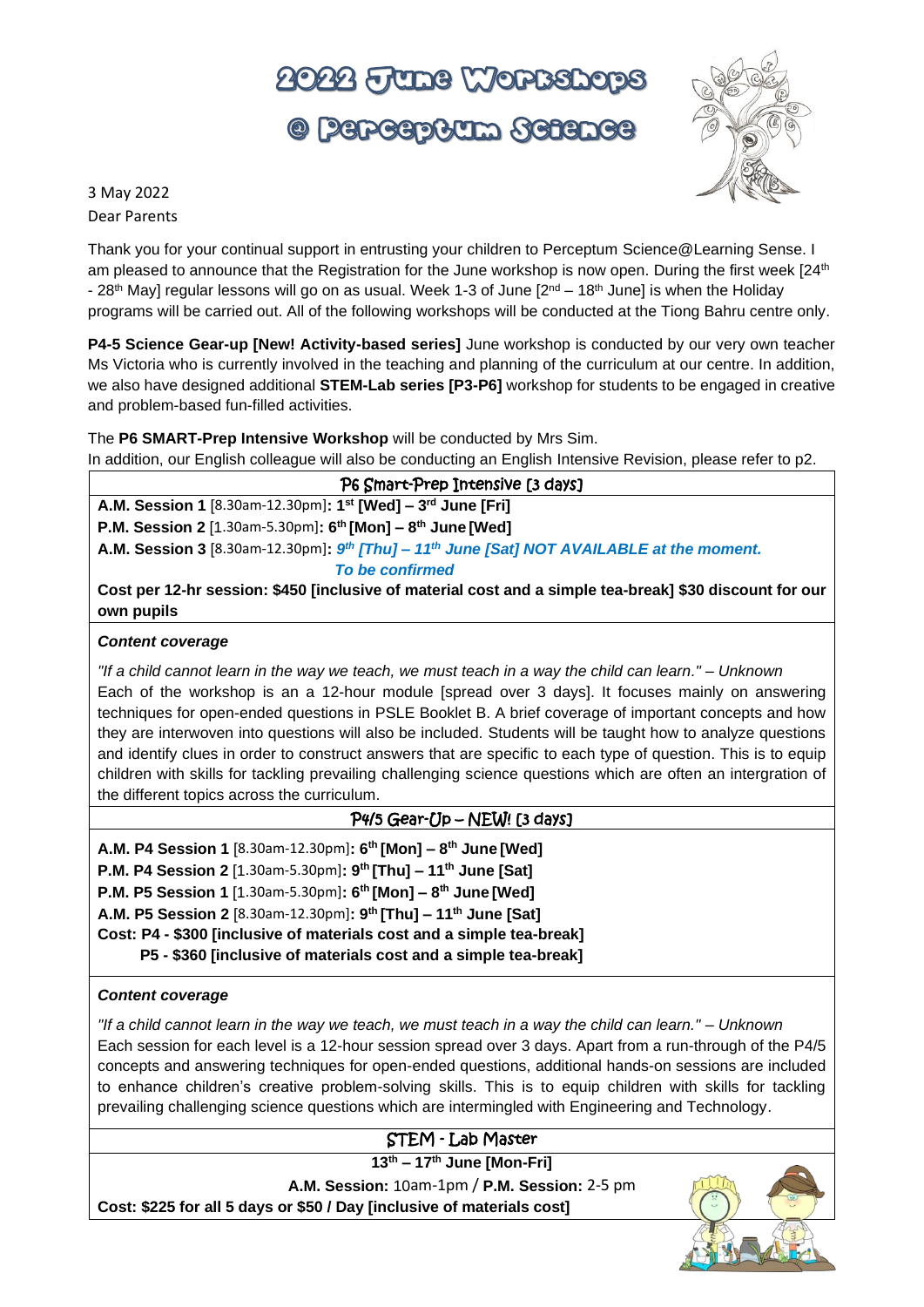# P6 ENGLISH [Intensive] Revision@ Perceptum Science/ Learning Sense will by teacher Joni.

| Day 1: 2 June (Thurs) A.M Session 1 (10am - 12noon) and P.M Session 2 (1pm - 3pm)    |                                                                                              |  |  |  |  |  |
|--------------------------------------------------------------------------------------|----------------------------------------------------------------------------------------------|--|--|--|--|--|
| Day 2: 9 June (Thurs) A.M Session 1 (10am - 12noon) and P.M Session 2 (1pm - 3pm)    |                                                                                              |  |  |  |  |  |
| Day 3: 16 June (Thurs) A.M Session 1 (10am - 12noon) and P.M Session 2 (1pm - 3pm)   |                                                                                              |  |  |  |  |  |
| Day 4: 23 June (Thurs) A.M Session 1 (10am - 12noon) and P.M Session 2 (1pm - 3pm)   |                                                                                              |  |  |  |  |  |
|                                                                                      | 4-day workshop.                                                                              |  |  |  |  |  |
|                                                                                      | Cost per 2-hour session (each day): \$70 (inclusive of material cost).                       |  |  |  |  |  |
|                                                                                      | <b>Content coverage</b>                                                                      |  |  |  |  |  |
|                                                                                      | The 4-day workshop consists of 2 sessions each day. It covers a range of components          |  |  |  |  |  |
| Day $1$ :                                                                            | <b>Grammar, Vocabulary, Visual Text and Comprehension</b>                                    |  |  |  |  |  |
|                                                                                      | The students will learn some essential Grammar rules and how to look for clues to            |  |  |  |  |  |
|                                                                                      | tackle questions for Vocabulary and Visual Text in Paper 2. They will be taught              |  |  |  |  |  |
|                                                                                      | answering techniques for open-ended questions in Comprehension.                              |  |  |  |  |  |
| Day $2:$                                                                             | <b>Composition writing skills</b>                                                            |  |  |  |  |  |
|                                                                                      | The students will learn some strategies and vocabulary phrases for writing                   |  |  |  |  |  |
|                                                                                      | Compositions. They are also required to describe different scenarios for writing             |  |  |  |  |  |
|                                                                                      | practices.                                                                                   |  |  |  |  |  |
| Day 3:                                                                               | Situational writing and Oral English (reading aloud and stimulus-based                       |  |  |  |  |  |
|                                                                                      | discussion)                                                                                  |  |  |  |  |  |
|                                                                                      | The students will learn writing techniques for Situational writing. They will                |  |  |  |  |  |
|                                                                                      | be taught how to read fluently, articulate clearly and present their oral answers in a       |  |  |  |  |  |
|                                                                                      | holistic way such as expressing their opinions, providing reasons and sharing                |  |  |  |  |  |
|                                                                                      | personal experiences.                                                                        |  |  |  |  |  |
| Day 4:                                                                               | <b>Editing, Cloze Passage and Synthesis and Transformation</b>                               |  |  |  |  |  |
|                                                                                      | The students will be taught techniques to attempt Editing, Cloze Passage and various         |  |  |  |  |  |
|                                                                                      | kinds of challenging questions on Synthesis and Transformation.                              |  |  |  |  |  |
|                                                                                      | Through the workshop, we stretch the potential of the students to the fullest and equip them |  |  |  |  |  |
|                                                                                      | to have skills in examination techniques by giving them examination papers for graded        |  |  |  |  |  |
| practices. Thus, they have the ability to attempt the PSLE exam questions within the |                                                                                              |  |  |  |  |  |
| curriculum.                                                                          |                                                                                              |  |  |  |  |  |
|                                                                                      |                                                                                              |  |  |  |  |  |